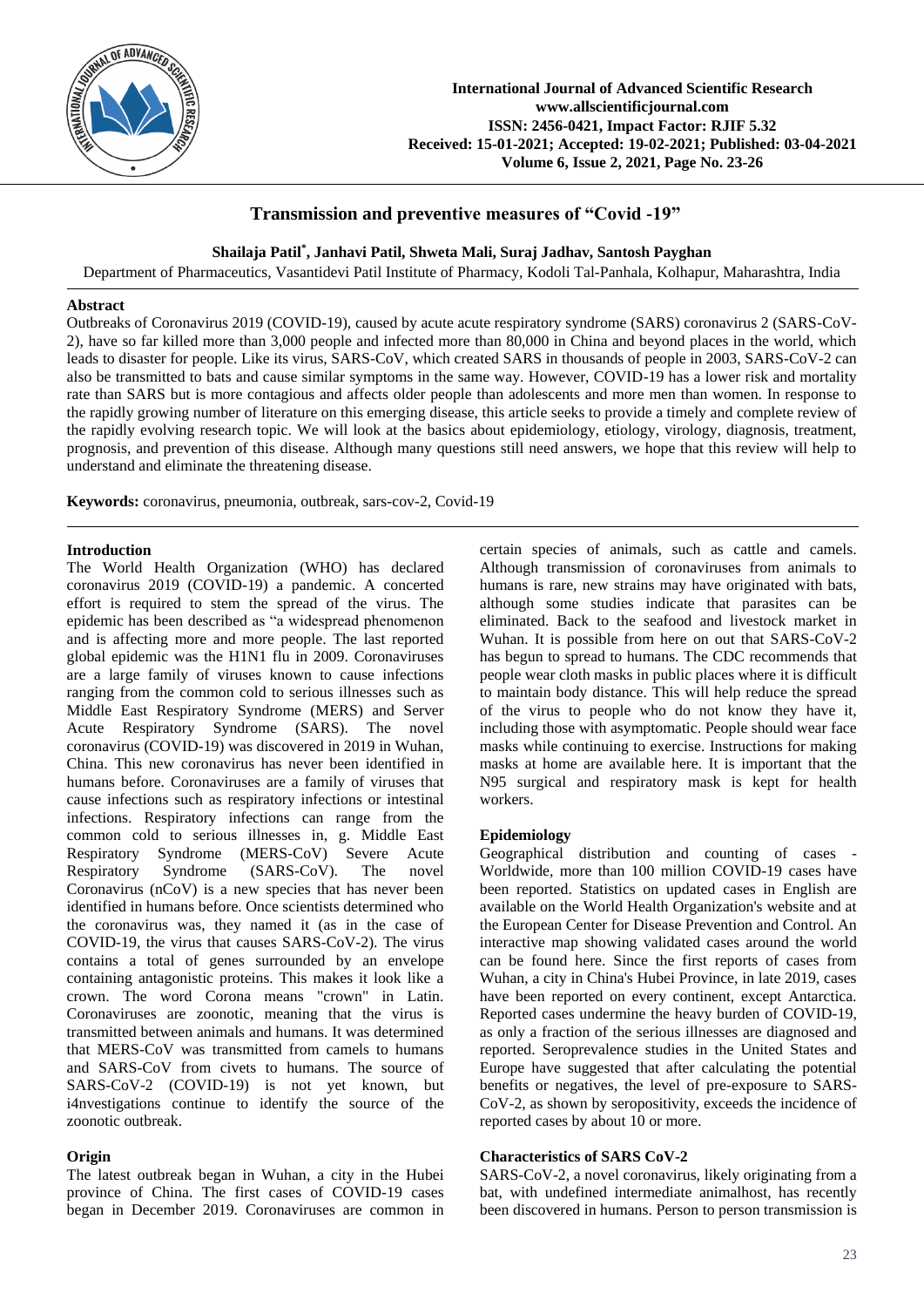rapid causing largecommunity outbreaks across the globe. The virus infects and locally colonizes the human nasopharynxand upper respiratory tract, later affecting the lower respiratory tract leading to pneumonia, respiratory failure and sometimes death (variable case fatality rates reported 1-5%). It is an enveloped virus which makes it fragile and vulnerable to heat, chemicals and ultraviolet sunlight.

### **Routes of Transmission**

- This is how an agent is transferred from a pool to a person who can easily be harmed.
- Social network contact directly or indirectly through an inanimate object;
- Drops large droplets released by sneezing, coughing

or even talking;

- Airway with very small particles that can travel from one room to another via an air wave;
- Ordinary vehicle where a contaminated vehicle acts as a means of transmitting the infection to several people such as food in the form of salmonella or blood-borne pathogens (hepatitis B); and
- Importance of diseases associated with health care 7
- Inoculation automatic injury with a contaminated needle or other sharp object
- Which leads to direct relaxation of the body in the blood.

#### **Precautions**

### **Transmission-based Precautions for COVID-198**

| <b>Type</b>               | <b>Recommendations</b>                                                                                                                                                                                                                                                | <b>Alternatives</b>                                                                                                                                                                                                                              |  |  |
|---------------------------|-----------------------------------------------------------------------------------------------------------------------------------------------------------------------------------------------------------------------------------------------------------------------|--------------------------------------------------------------------------------------------------------------------------------------------------------------------------------------------------------------------------------------------------|--|--|
| Patient<br>placement      | See Sections 5.1 and 5.2                                                                                                                                                                                                                                              | Shared toilet facilities to be cleaned regularly (2-4 hr)                                                                                                                                                                                        |  |  |
| Hand Hygiene              | Before and after each patient contact (5 Moments of Hand<br>Hygiene) Before wearing PPE After removing PPE                                                                                                                                                            | Use ABHR between patients if hands not visibly soiled                                                                                                                                                                                            |  |  |
| Environmental<br>cleaning | Frequent cleaning 2-3 times/day. Water, detergent. Wipe over<br>with disinfectant such as 1:1000 ppm available chlorine or 70%<br>alcohol                                                                                                                             | Use universal wipes which is a combination of detergent<br>and disinfectant.                                                                                                                                                                     |  |  |
| Terminal<br>cleaning      | Remove all linen, healthcare waste and medical equipment and<br>send for disinfection or discard. Clean with water and detergent.<br>Wipe with disinfectant                                                                                                           | Use universal wipes which is a combination of detergent<br>and disinfectant                                                                                                                                                                      |  |  |
| Patient care<br>equipment | -Dedicated equipment. -Disposable where possible -Shared<br>equipment to be heat or chemical disinfected after cleaning.                                                                                                                                              | None                                                                                                                                                                                                                                             |  |  |
| Linen                     | Change linen regularly. Send to laundry marked as infectious<br>Temp 65-70o C cycle                                                                                                                                                                                   | Disposable linen not recommended                                                                                                                                                                                                                 |  |  |
| Healthcare<br>waste       | Healthcare risk waste for secretions (infectious) PPE for handlers<br>(see appendix A)                                                                                                                                                                                |                                                                                                                                                                                                                                                  |  |  |
| Catering                  | Wash in automated dish washer. No additional precautions<br>required                                                                                                                                                                                                  | Wash in hot water and allow to dry.                                                                                                                                                                                                              |  |  |
| Patient<br>transportation | Patient to wear face mask during transfer Advise EMS patient has<br>COVID-19 Transfer as a single case                                                                                                                                                                | Guidance for EMS and others when transporting patient                                                                                                                                                                                            |  |  |
| <b>Visitors</b>           | Ideally no visitors are allowed.                                                                                                                                                                                                                                      | Mother of admitted child or close family members of<br>extremely sick patients should be allowed in with a<br>surgical face mask. They should be instructed on hand<br>hygiene and social distancing                                             |  |  |
| Duration of<br>isolation  | Patient should remain in COVID-19 isolation area until discharge;<br>Once discharged, patient to self-isolate for 14 days after first<br>symptoms began (mild diseases) and for 14 days after clinical<br>stabilization (off oxygen, for moderate to severe disease.) | In some countries, resolution of symptoms plus two<br>negative RT-PCR tests for SAR-CoV-2 is required for<br>desolation. Given the shortage of test kits, South Africa<br>has adopted clinical criteria for disease resolution and<br>desolation |  |  |

# **Table 1**

# **Table No.1 Transmission-based Precautions for COVID-19**

#### **Roles and responsibilities of managers and staff**

The identification and management of suspected COVID-19 patients infected in health facilities depends on all staff and patients to understand and follow appropriate policies and procedures. All staff Hand washing and drinking regularly (ABHR) · Good cough and breathing habits · Community distance. Keep a distance of up to 1.5 to 2m when communicating with other people Laboratory staff Take the appropriate samples and send them to the laboratory for processing · Ensure that samples and other samples are processed and reported on time. Clinic staff Use effective patient management (isolation, isolation, immediate treatment, discharge) · Follow the IPC guidelines carefully · Use IPC equipment as indicated, to avoid unnecessary

waste. IPC Team Service Train HCWs on the use of evidence and proper use of IPC Perform IPC ward rounds regularly to ensure compliance. Other relevant groups · Support clinical groups in implementing IPC practices  $\cdot$ Ensure proper mechanical cleaning · Ensure that appropriate COVID-19 guidelines are available. Occupational health screening HVW COVID-19 Monitoring Risk Assessment · SARS-CoV-2 Monitoring and Reporting The exceptions include the adoptive caregiver, and family members close to critically ill patients. Any visitors should wear a surgical mask and be taught hand hygiene and coughing, as well as community distances

#### **Types of hand hygiene**

Washing hands with soap and water followed by drying  $\cdot$ Use of hand sanitizer (ABHR) containing 70% propyl or isopropyl alcohol with · emollient.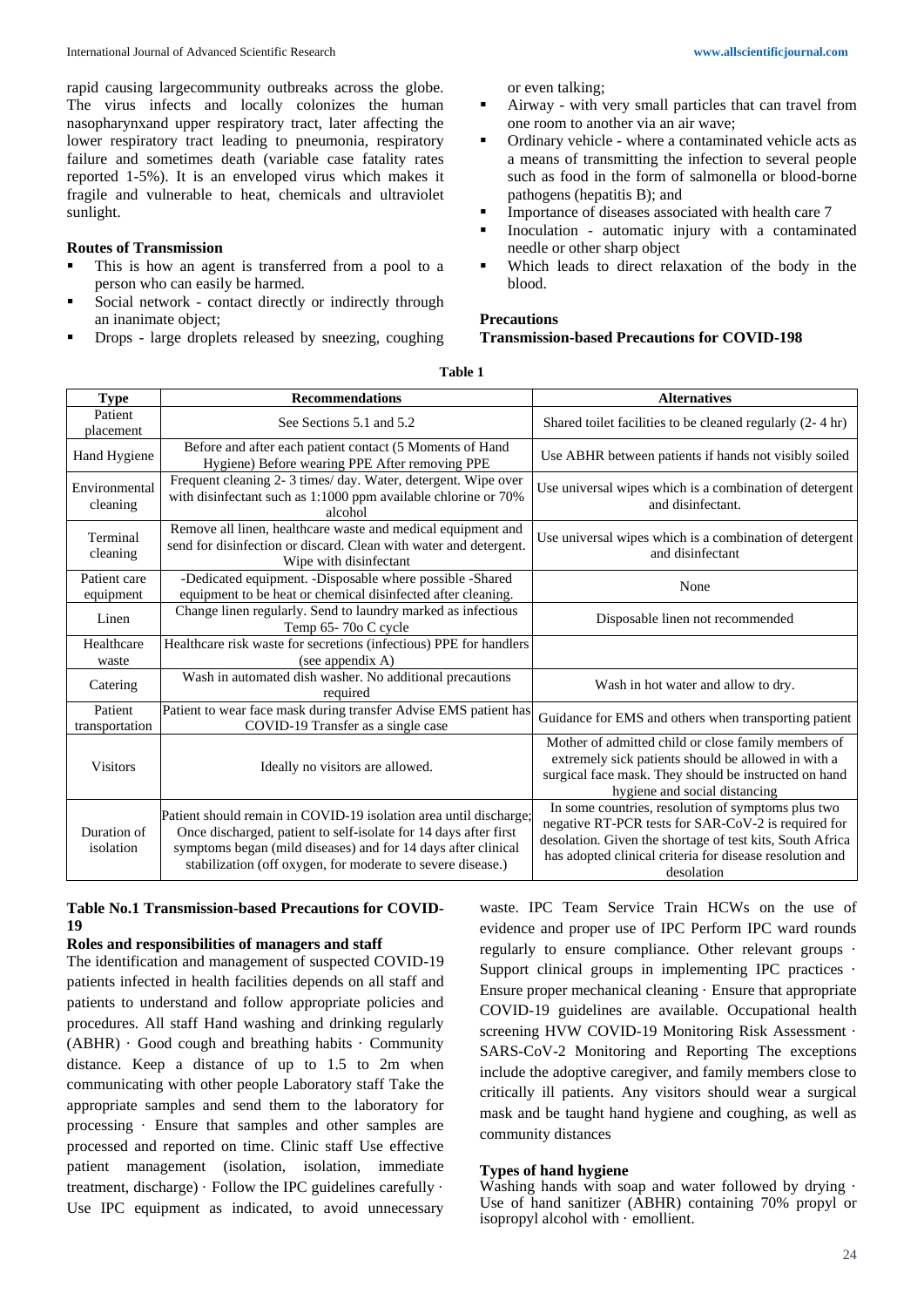### **Types of PPE**

#### **Table 2**

| <b>Type PPE</b>                                                         | <b>Clinical Staff (nurses, doctors,</b><br><b>EMS)</b> Providing direct care to<br><b>COVID-19 patients or patients</b><br>with respiratory symptoms | <b>Non-Clinical Staff (admin)</b><br>staff, catering staff) coming<br>into distant contact with<br><b>COVID-19 patients and</b><br>contaminated surfaces | Non-Clinical Staff (cleaners) Patients with<br>coming into distant contact<br>with COVID-19 patients and<br>contaminated surfaces                        | <b>Respiratory</b><br>symptoms                          | <b>Patients</b><br>without<br><b>Respiratory</b><br>symptoms |
|-------------------------------------------------------------------------|------------------------------------------------------------------------------------------------------------------------------------------------------|----------------------------------------------------------------------------------------------------------------------------------------------------------|----------------------------------------------------------------------------------------------------------------------------------------------------------|---------------------------------------------------------|--------------------------------------------------------------|
| Gloves                                                                  | Non-sterile gloves. Change<br>between patients                                                                                                       | Non-sterile gloves. Change                                                                                                                               | Reusable long rubber utility<br>cleaning gloves (ideally up to<br>when leaving COVID-19 area elbow) Change after completed<br>cleaning contaminated area | None                                                    | None                                                         |
| Face cover                                                              | Surgical Mask for general care of<br>COVID-19 patients N95 respirator<br>for aerosol generating procedures<br>on COVID-19 suspects/cases             | Surgical mask when within<br>$\langle$ 1m of patient with<br>respiratory symptoms                                                                        | Surgical mask when<br>within<1m of a patient with<br>respiratory symptoms                                                                                | Surgical mask<br>worn when in<br>contact with<br>others | None                                                         |
| Aprons                                                                  | Change when visibly contaminated.<br>Discard after aerosolgenerating<br>procedure                                                                    | Change when leaving<br>COVID-19 area                                                                                                                     | After each work session (in<br>absence of clinical contact)                                                                                              | None                                                    | None                                                         |
| Face<br>shields, or<br>visors, or<br>goggles, or<br>other eye<br>covers | Wash clean, disinfect and reuse                                                                                                                      | None                                                                                                                                                     | Wash clean, disinfect and reuse                                                                                                                          | None                                                    | None                                                         |

# **Table no.2 Types of PPE**

### **Type of face Covers**

Usually in health care only two types of face masks provide adequate protection for the health care worker, eg face mask and N95 respirators.

# **Face Masks**

Facial masks (surgical, therapeutic) are made of several layers of paper and protect against scratches and drops. These are widely used in health care. Note the following guidelines:

- Whenever the touch area is touched by hands that have not been washed, soaked, soiled, or removed from the face, they will not be contaminated and will no longer be able to protect the active ingredient. They must then be discarded.
- Water masks, untouched and unwashed, can be worn for up to 8 hours.
- COVID-19 patients within the ward provided with COVID-19, where staff members wear PPE, are not required to wear masks.
- Patients with COVID-19 if they are outside a dedicated COVID-19 ward should always wear a surgical mask. The mask can be applied for up to 8 hours.

# **N95 breathing**

N95 Respirators (FFP2, FFP3) are specially designed to filter out small particles and are recommended for use in airway monitoring such as TB, measles or chickenpox. Cheap N95 breathless is recommended to prevent the transmission of drops from the wearer. Note the following guidelines:

- **Symptomatic tests should be performed regularly using** the N95 respirator (ie when first inserted)
- N95 respirators should be used only once and should be discarded once they have been safely removed. However, as there is a global shortage of N95 respiration, reuse is strongly encouraged and it is best not to have a respirator.
- If HCWs perform aerosol-producing processes (e.g.

sample collection) in several COVID-19 patients respectively, they can use the same N95 respiration and eye protection session; they must nevertheless change the pinafore and gloves between patients.

 Since the air outside the N95 respiratory system will be highly polluted by the virusü during the aerosol production process, HCWs must be very careful not to touch the outside surface and must perform careful hand hygiene after removing it.

# **Reuse**

- a. Without touching the respirator, lift the lower leg around your neck above and above your head.
- b. Remove the top rope. Do not touch the respirator.
- c. C) Keep a respirator in a paper bag with your name on it. Do not crush the respirator during installation.Do not try to kill germs with the N95 respirator as this destroys their integrity.Be aware that damaged and exposed respirators may not be reused

# **Treatment**

The COVID-19 Medical Guide Panel (Panel) is committed to revising this document to ensure that health care providers, patients, and policy specialists have the most upto-date information on good COVID-19 management (see Panel Roster for list of Panel Members) Categories and recommendations updates and updates in the existing guidelines sections are made by working groups of Panel members. All recommendations included in the guidelines are approved by the majority of Panel members (see Introduction for more details on the guidelines' development process).

# **March 5, 2021**

Statement of COVID-19 Treatment Guidelines Panel on the Use of Tocilizumab for the Treatment of COVID-19February 3, 2021, the Panel issued a statement on the use of tocilizumab in the treatment of COVID-19. The statement included recommendations based on the first results report from Randomized, Embedded, Multi factorial Adaptive